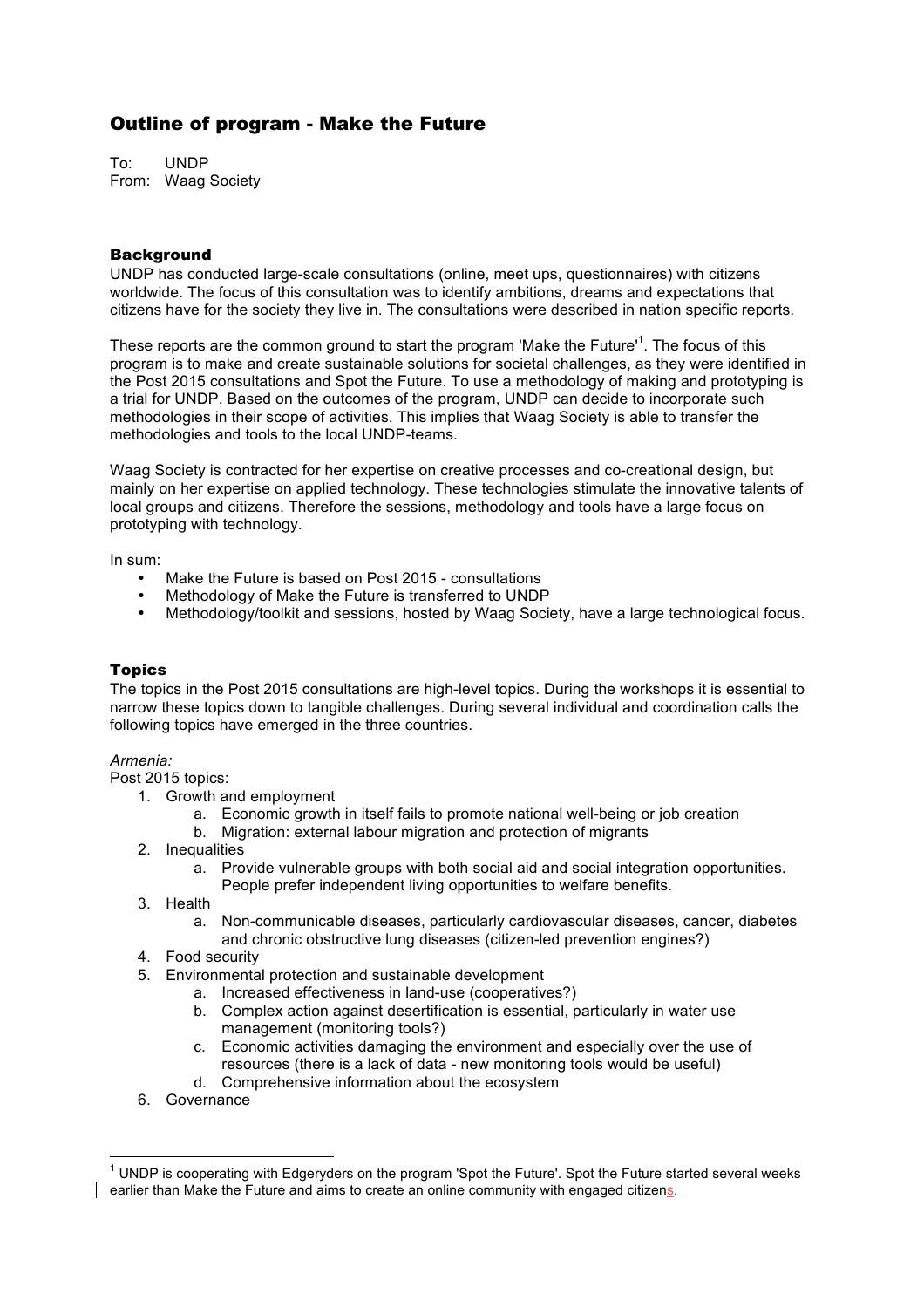Most urgent topics, also on the Edgeryders platform (Spot the Future) are:

- **Employment**
- Environmental impact of economic activities

## *Georgia:*

Post 2015 topics:

- 1. A good education
- 2. Better job opportunities
- 3. Better healthcare
- 4. Protection against crime and violence
- 5. Honest and responsive government
- 6. Support of people who cannot work

The people of Georgia choose to live in a secure environment where human capital, i.e., healthcare and education; standard of living, i.e., job opportunities and social security are fostered by **an honest and responsive government**.

## (…)

An honest and responsive government was perceived as a precondition for creating such an enabling environment. Participants also named other necessary conditions for their engagement - **responsible citizens** and **well developed civil society** as well as **institutionalized channels for participation**.  $(\ldots)$ 

## **Requirements with good government:**

- Serve people
- Fulfill promises
- Serve National interest and set right priorities
- Guarantee social security
- Ensure improvement of living standards
- Guarantee territorial integrity of the country
- Ensure equality<br>• Ensure education
- Ensure education

### (…)

**Goals** to be achieved were outlined with respect to the government, which were linked with the understanding of its functions and therefore mostly its responsiveness and readiness to engage the public in decision-making:

- Ensure a responsive government to the concerns of people;
- Create trust in government;
- Provide civic education to citizens, increase their responsibility in ongoing processes;
- Ensure citizens' participation in the decision-making process;

• Create coherent policy for the country's development through consultations with the population.

It would be good if the topic for Make the Future could collide with the Hackathon / Challenge Georgia CO is going to run on **'citizen decision making interaction'**, where youth groups are invited to come with successful models of communication based on their experience.

## *Egypt:*

Post 2015 topics:

• **Human Security**

Rising crime, violence, and the inability of the state to maintain order as well as provide for basic health and food needs of vulnerable populations

## • **Economy**

Investor flight, decline of tourism, the loss of jobs, and accordingly rising poverty

## • **Education**

The mismatch between what the education system offers and the requirements for economic growth and competitiveness (absence of Creativity in curriculum)

## • **Poverty and Regional Disparities**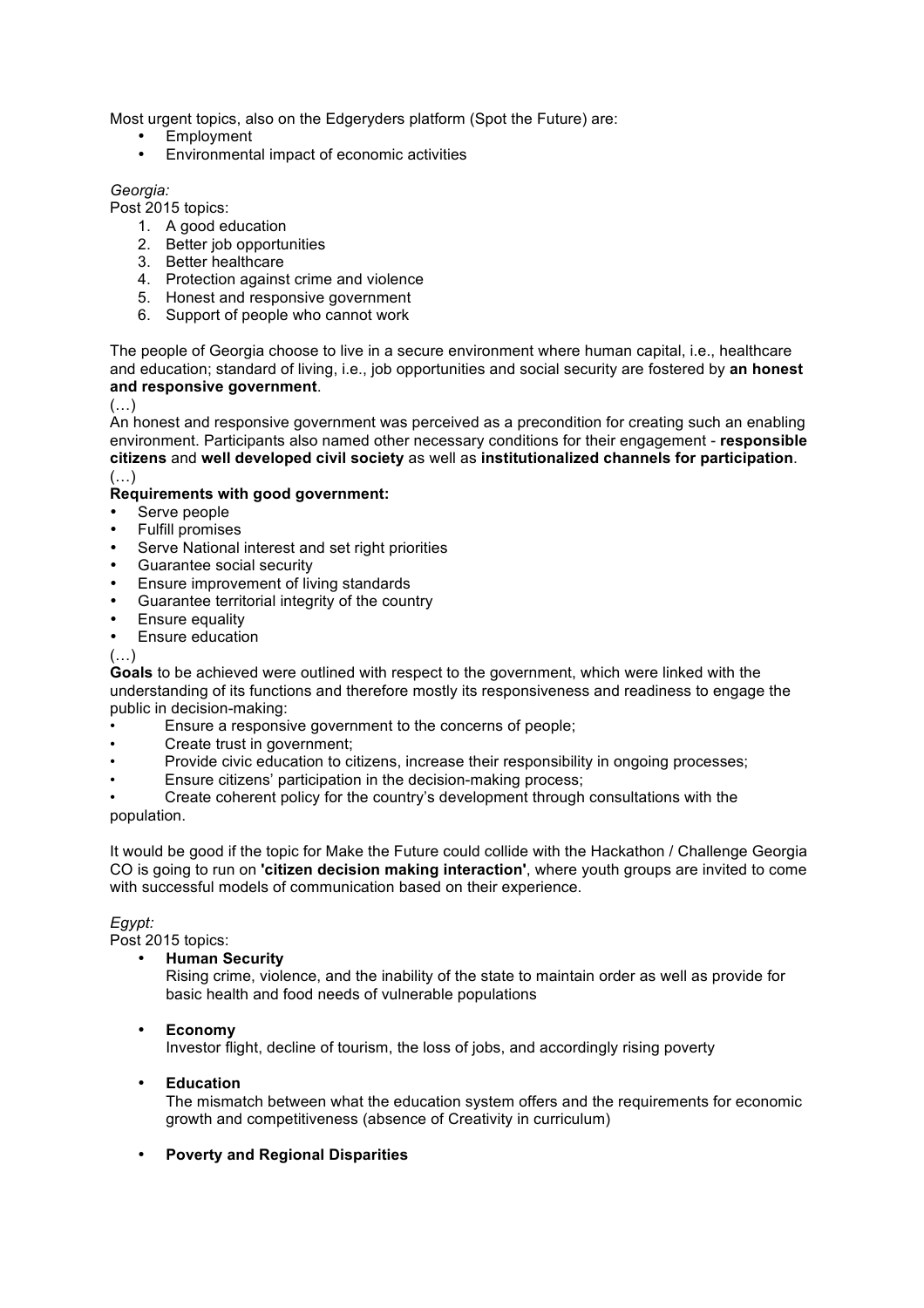## • **Population dynamics**

Population growth amid shrinking resources and a discourse that is opposed to birth control

• **Civic Disengagement of Youth and the Rise of a Conservative Discourse**

## • **Gender equality**

The loss of previous gains given the rise of conservative, religious forces and the prevailing discourse on gender roles and relations

## • **Environment**

Water and energy management, and wastewater in rural areas

## • **Violence against Children**

For Spot the Future the focus is on environmental challenges, and employment and poverty alleviation will be crosscutting issues. The idea is to explore, how by providing solutions to tackle environmental challenges in Egypt, employment opportunities for youth and a positive impact in terms of poverty alleviation can be generated.

Make the Future could be framed around the same topics:

- Environment (as the main theme)<br>• Youth employment and poverty all
- Youth employment and poverty alleviation

WS has looked for overlap in themes and has selected the following possible themes for the workshop activities:

| <b>ARMENIA</b>                                                                                                                       | <b>EGYPT</b>                                                                          | <b>GEORGIA</b>                                  |
|--------------------------------------------------------------------------------------------------------------------------------------|---------------------------------------------------------------------------------------|-------------------------------------------------|
| <b>Youth (women) employment</b>                                                                                                      | <b>Youth employment</b>                                                               | <b>Better job opportunities (urban)</b>         |
| <b>Initial inequality</b>                                                                                                            | Gender equality -<br>empowerment of women                                             | Freedom from discrimination,<br>gender equality |
| <b>Active/integrating (social)</b><br>support for vulnerable groups.<br>develop initiative motivations of<br>individuals             | <b>Social welfare:</b><br>Provision of social &<br>psychological care for<br>youth    | Support of people who cannot<br>work            |
| Non-communicable diseases,<br>reproductive health - prevention,<br>early diagnosis                                                   | <b>Youth health awareness -</b><br>campaigns, overall<br>framework                    | <b>Better healthcare</b>                        |
| <b>Desertification</b> effectiveness in<br>land-use [cooperatives?], water<br>use management [monitoring]<br>tools?] and regulation. | <b>Environmental awareness</b><br>– education, creation of<br>clubs, societies, NGO's | <b>Clean water</b> (rural)                      |
|                                                                                                                                      | <b>Enhancing youth</b><br>participation in quality<br>governance                      | <b>Responsive, honest government</b><br>(urban) |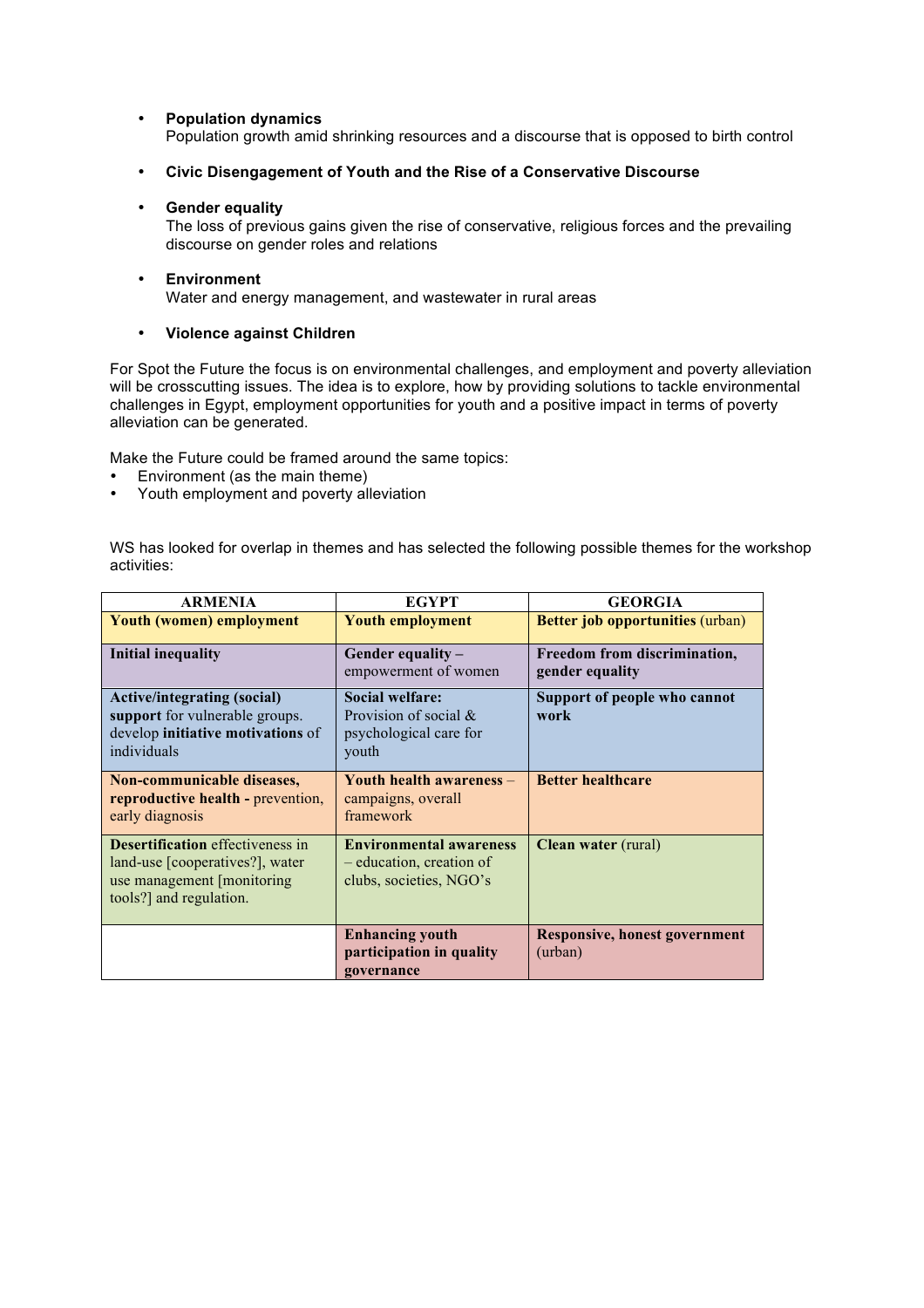### Focus and narrative (WS-perspective)

The main focus for Make the Future is 'design literacy'. Local citizens can develop their own "design thinking" capability, and indeed a level of design literacy, as they learn to transfer emotion and reflection into a structured design process. This new skill enables them to be a valued and active partner with other "experts" in the design team. When citizens discover their creative capabilities, they are able to create impact and make a difference.



The key element in Make the Future is building a local 'creative space'. A creative space enables users to cooperate in design processes. It's a physical meeting place where users of all backgrounds can come and join in designing solutions that have impact on their well being and environment. Mostly people from the neighbourhood will interact. The activities that are executed in the creative space focus on the development of talents and how talents can be used to create (alternative) employment and entrepreneurial chances. It's a learning space. Therefore unemployment (among youth) is the underlying theme of the creative space (and a high ranked ambition in the post 2015 consultations).

The physical space provides tools (not necessarily the full fab lab inventory), sell locally produced items and has an online presence, with a web shop or is open for coffee and a meeting place for the neighbourhood. Further idea could be to have a recycle area as well: people can bring old or broken machines. These machines are used for their spare parts and to build new machines or prototypes. This would be a low threshold acquaintance with the creative space.

Participants in the workshops will discover their personal talents and new ways in collaborating with other people in the community or neighbourhood. During the workshops participants will be working on a specific theme, since the Post 2015 consultations are too high-level. The following themes need to be specified further (by country officers UNDP and/or input from Spot the Future):

- Theme 1--- develop the creative space: design the room, activities, create website (and web shop) etc.
- Theme 2 --- healthcare: design tools/apps to diagnose diseases (i.e. xxx) in an early stage (outside of formal healthcare services)
- Theme 3 --- environmental impact: design system that detects pollution in water and water management
- Theme 4 --- social inclusion: design solutions that tackle inequality between men and women or that enable physically/mentally handicapped or gays to participate in society.

#### Include the outcomes of 'Day in the life of' in this narrative.

Research questions:

- What are the key success factors to repeat this process?
- What are the prerequisites for a creative space?
- How can we (WS) disseminate our insights?

WS gains insights and answers on these questions -> this will be disseminated through the toolkit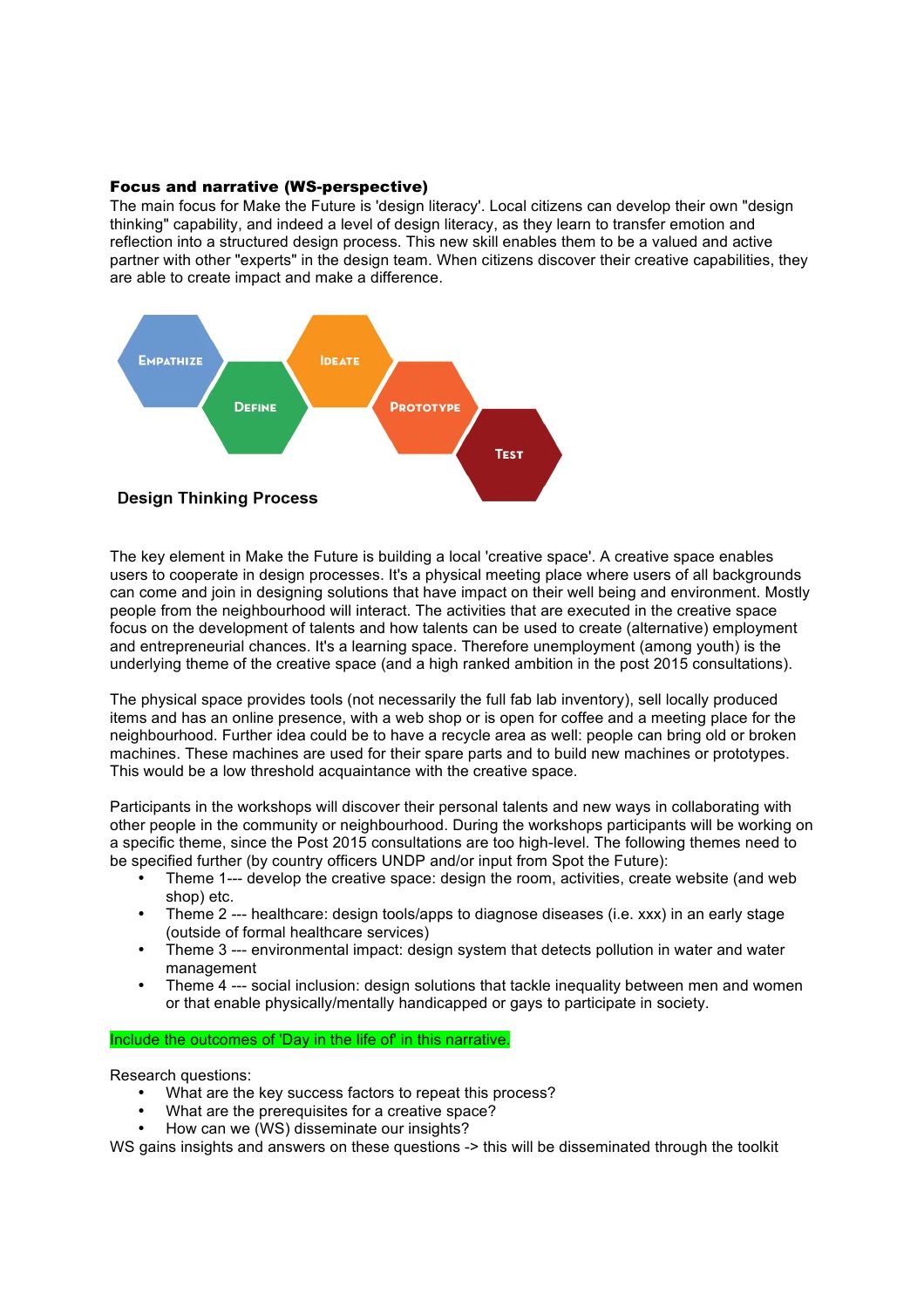## Target group

Waag Society proposes to work with youth as target group. All country officers agreed to this proposal.

Reasoning to focus on youth:

- Great willingness to participate
- Open minded
- Next generation politicians
- Strong community (especially in Egypt)
- Employability among youth is limited (therefore drives migration among well educated young people)

Involvement with target group:

- UNDP Egypt has organised 'Get online week', which reached to approximately 90.000 participants
- UNDP Armenia runs an incubator; to stimulate entrepreneurship
- UNDP Georgia organises a challenge on engagement in decision making interaction
- Georgia: university organises hackatons.

## Planning

The dates for the sessions in each country are: 24 - 26 April - Georgia 9 - 11 May - Egypt 30 May - 2 June - Armenia

## **Requisites**

The following aspects are requisite for the visit:

- Availability of translator
- Camera
- Catering / kitchen (to cook evening dinner)
- Venue that can serve as creative space
- Venue is open during evening/night
- Availability of machines (laser cutter, vinyl cutter, 3D printer, milling machine, soldering)
- Instructables website (or channel)

Venue for Egypt: Probably Ice Cairo -> there is a Fab Lab there.

## Communication

TBD

## Proposed outline

The outline of the sessions:

- Design workshop: participants design the intervention to specific topics/challenges
- Make-it-yourself workshop: participants built a prototype of their intervention
- Teaching design principles: aimed to train UNDP teams and engagement officers.
- Public event (afternoon/evening): presentations of prototypes and small hands-on session with all visitors.

## Day 1 – Design workshop

*+/- 25 workshop participants Youth: mixed group (male & female), different social backgrounds, variety in skills/crafts*

## **MORNING:**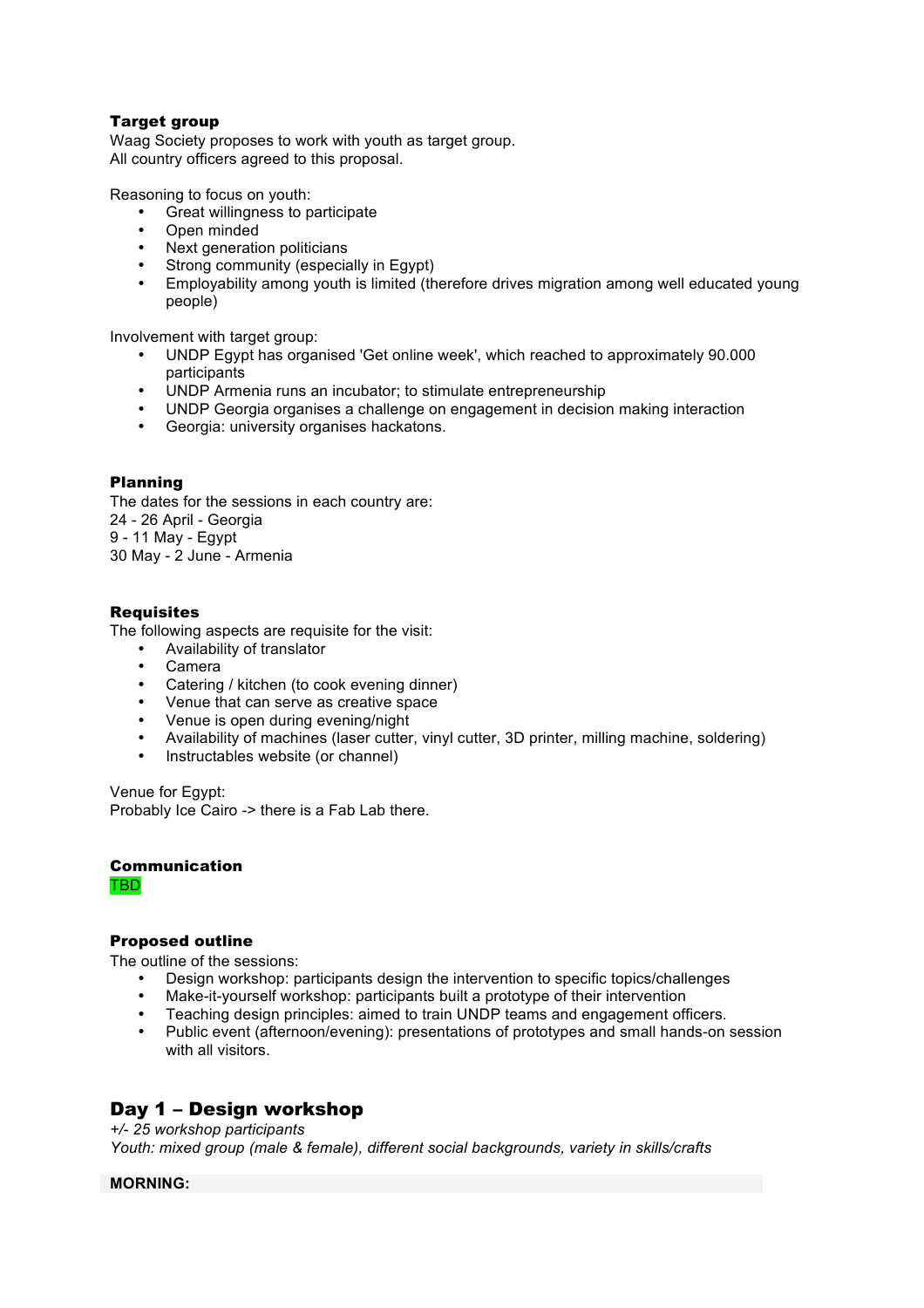| - Introduction                                                                              | The workshop leaders introduce the participants to the general<br>activities of the workshop and the motivation for the sessions. A<br>timeline is provided.<br>All participants introduce themselves to each other and to the                                                                                                                                                    |
|---------------------------------------------------------------------------------------------|-----------------------------------------------------------------------------------------------------------------------------------------------------------------------------------------------------------------------------------------------------------------------------------------------------------------------------------------------------------------------------------|
| - Ice breaker                                                                               | workshop leaders.<br>Participants work on a small design assignment with very<br>easy to use electronics (LED Throwies or Bristle Bots) in order<br>to get things started and to 'break the ice'. The mastering of the<br>simple electronics provides them with a sense of<br>empowerment and self-confidence with regard to their own<br>ability.                                |
| - Inspiration                                                                               | The workshop leaders present 'success stories' showcasing<br>the innovative results of past citizens initiatives (Smart Citizen<br>Kit, child builds radio in Sierra Leone, repair cafe's.)                                                                                                                                                                                       |
| - Introduction of the design<br>themes                                                      | The workshop leaders present the thematic areas in which the<br>participants will design. They are derived from the respective<br><b>UNDP country reports</b> (youth employment, initial inequality,<br>better health care, etc.) Participants are divided in groups of 4-<br>5 people.                                                                                           |
| - Value Ladder                                                                              | The participants are asked to come up with 5 personal values<br>in relation to the theme, for which they are designing. First each<br>individual defines his/her values, than they form pairs and<br>negotiate together 5 shared values, then they form a group of<br>4/5 again and negotiate the final 5 group values.<br>This values form a 'touch stone' for their later work. |
| - Design Process                                                                            | The workshop leaders 'dissect' a design product in order to<br>illustrate the design process step by step.                                                                                                                                                                                                                                                                        |
| <b>AFTERNOON:</b>                                                                           |                                                                                                                                                                                                                                                                                                                                                                                   |
| - Brainstorm techniques                                                                     | The participants are introduced to a set of brainstorm<br>techniques that they will then use in their own brainstorming<br>session.                                                                                                                                                                                                                                               |
| - Brainstorm session                                                                        | The groups start brainstorming about ideas within their<br>theme of choice, using the techniques that were introduced to<br>them. If necessary they go out in the street to take pictures of<br>perform short interview with citizens, in order to collect<br>supporting material for their concept and concept<br>presentation.                                                  |
| - Presentation brainstorm<br>results and feedback<br>- Wrap up and introduction<br>to day 2 | The groups present their ideas to each other and receive<br>feedback.                                                                                                                                                                                                                                                                                                             |
| <b>EVENING:</b>                                                                             |                                                                                                                                                                                                                                                                                                                                                                                   |
| - Cooking and eating<br>together                                                            |                                                                                                                                                                                                                                                                                                                                                                                   |

# Day 2 – Make-it-yourself workshop

*+/- 25 workshop participants (same participants as Day 1)*

## **MORNING:**

| - Introduction       | The workshop leaders introduce the participants to the activities<br>of the workshop. A timeline is provided.                                                                                                                                                                                                                   |
|----------------------|---------------------------------------------------------------------------------------------------------------------------------------------------------------------------------------------------------------------------------------------------------------------------------------------------------------------------------|
| - Prototyping        | The participants are introduced to the materials with which they<br>can work in building their prototypes. The prototypes can be<br>made of paper, scrap (various recycled) materials and small<br>electronics. The workshop leaders will support the creative<br>process of transforming ideas into three-dimensional objects. |
| - Testing & feedback | Each group tests a prototype made by another group, gives<br>feedback on their experience and recommendations for<br>improvement of the prototype.                                                                                                                                                                              |